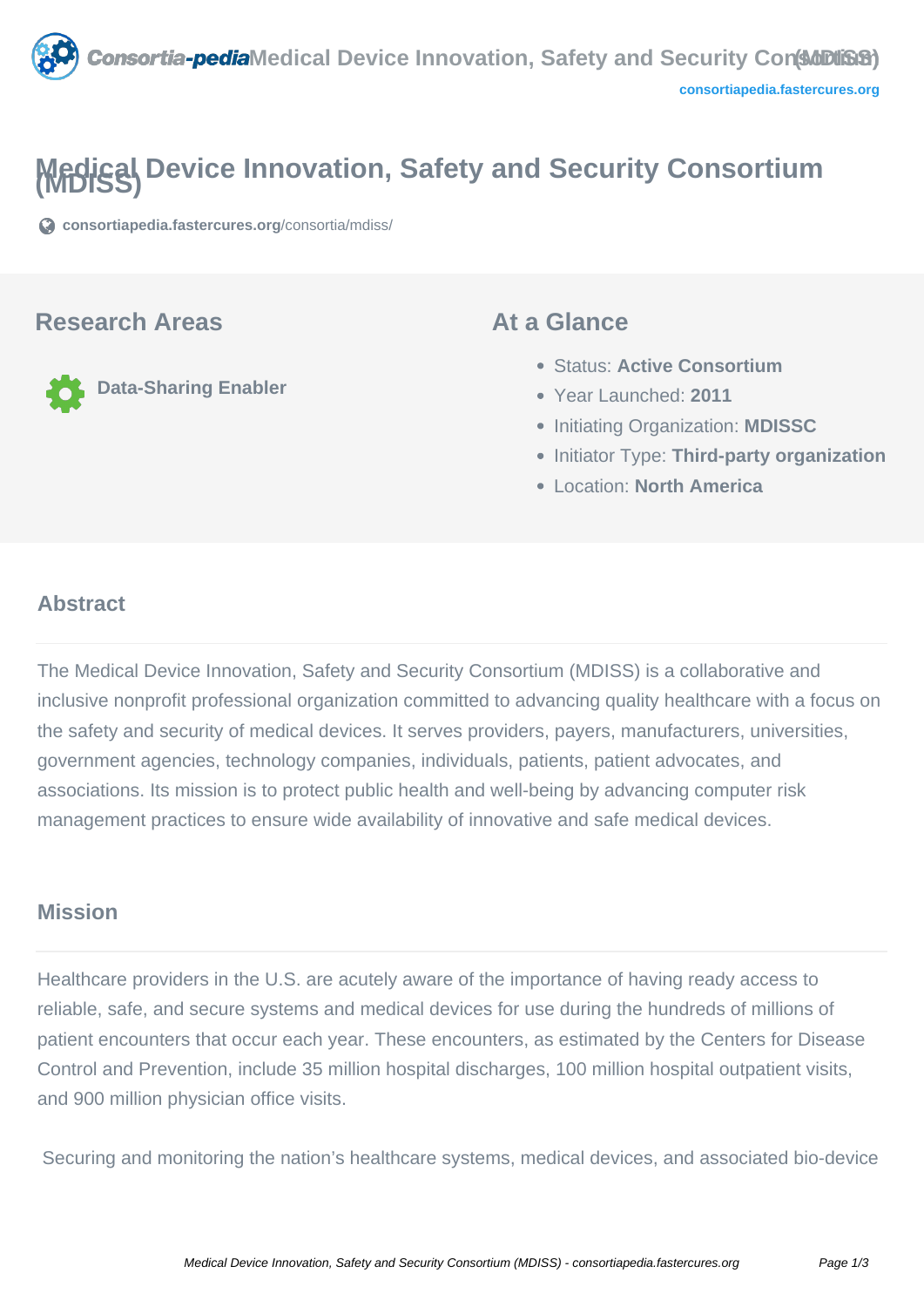

#### **[consortiapedia.fastercures.org](http://consortiapedia.fastercures.org/)**

networks is an integral ingredient for the safe, effective, patient-centered, timely, and equitable delivery of care defined by the Institute of Medicine. The adoption of technology and safe computing is vital to the current U.S. government administration's healthcare reform strategies. The government, including leadership in Congress and the U.S. Food and Drug Administration, is engaged in legislation and regulatory activities that will acutely impact healthcare technology and medical devices.

 MDISS is focused on optimizing the relationship between the quality of healthcare and the process of assessing and ensuring that devices and systems are secure and functioning in a safe and efficacious manner.

# **Structure & Governance**

MDISS is an independent nonprofit 501(c)3 organization governed by a Board of Trustees. An Advisory Board defines overall objectives for the consortium. Working groups are created to address key issues. Participants are from private, public, and academic sectors. The primary offices are located in New York and Washington, D.C.

# **Financing**

Funding is generated from membership dues and contributions, services and grants, contracts, and cooperative agreements.

# **Links/Social Media Feed**

Homepage <http://www.mdiss.org/>

# **Sponsors & Partners**

3625 Oxford Ave Suite 7C Bronx, NY 10463